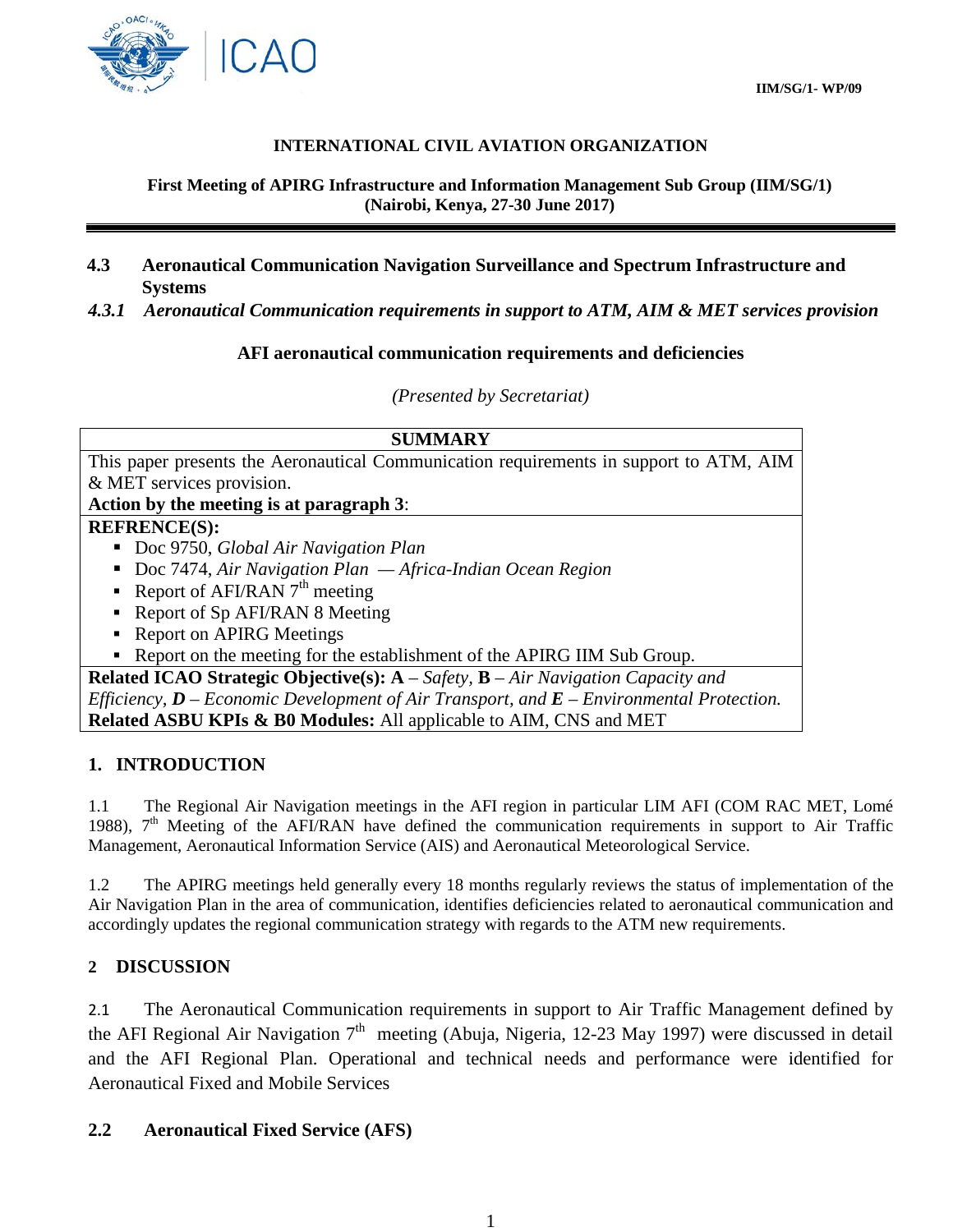

### *2.2.1 Aeronautical Fixed Telecommunication Network (AFTN)*

The desired AFTN Performances were considered under the following Recommendations:

- a) Recommendation 9/3-AFTN Efficiency;
- b) Recommendation 9/4-AFTN Performance;
- c) Recommendation 9/5-Management of AFTN COM Centers;
- d) Recommendation 9/6-Use of Control Protocols between AFTN main centers.

The rationalized AFI AFTN Plan and chart were adopted by Recommendation 9/7-AFTN rationalized plan

The operation of a robust AFTN aims to ensure a reliable transmission of Flight Plans for ATM operation, the Exchange of various Aeronautical Meteorological data (OPMETs) through the AFI Meteorological Bulletins Exchange (AMBEX) system, NOTAMs and Administrative messages. The regional requirement for MET and AIS data communication were identified under the agenda item 8 and 12

### *2.2.2 Air Traffic Service/Direct Speech (ATS/DS)*

The meeting updated the AFI Plan for ATS/DS and called upon for a wide usage of VSAT technology in order to ensure direct point to point for coordination notification and transfer operations between adjacent ACCs. For this purpose, Recommendation 9/8-Implementation of the ATS/DS circuits Plan called upon for a wide usage of the VSAT technology to support. The ATS/DS Plan was adopted under Recommendation 9/9-ATS/DS Circuits Plan.

### **2.3 Aeronautical Mobile Service (AMS)**

### *2.3.1 Criteria for En-Route Communication*

The AFI/RAN 7<sup>th</sup> meeting revised the En-Route Air Ground communication Plan in line with the following criteria and principles:

- 1) VHF communication sustained with long range facilities where needed, should be used to cover ATS routes as possible;
- 2) Where full VHF coverage is ensured, radiotelephony needs HF (RTF) should be withdrawn;
- 3) If full VHF coverage is not possible or cannot be guaranteed at any time, HF RTF communication should be ensured

### *2.3.2 Criteria for Terminal Area Communication*

The criteria for the provision of communication for Terminal Area is stated as follow:

- 1) VHF RTF radiotelephony should be the main communication mean
- 2) VHF Frequencies should be assigned in accordance with the principles contained in Annex X.

## *2.3.3 VOLMET HF &VHF and ATIS*

AFI/RAN 7 also identified and planned the needs for the transmission of VOLMET HF and VHF, OFIS and ATIS

### **2.4 Aeronautical evolving communication technologies and Systems**